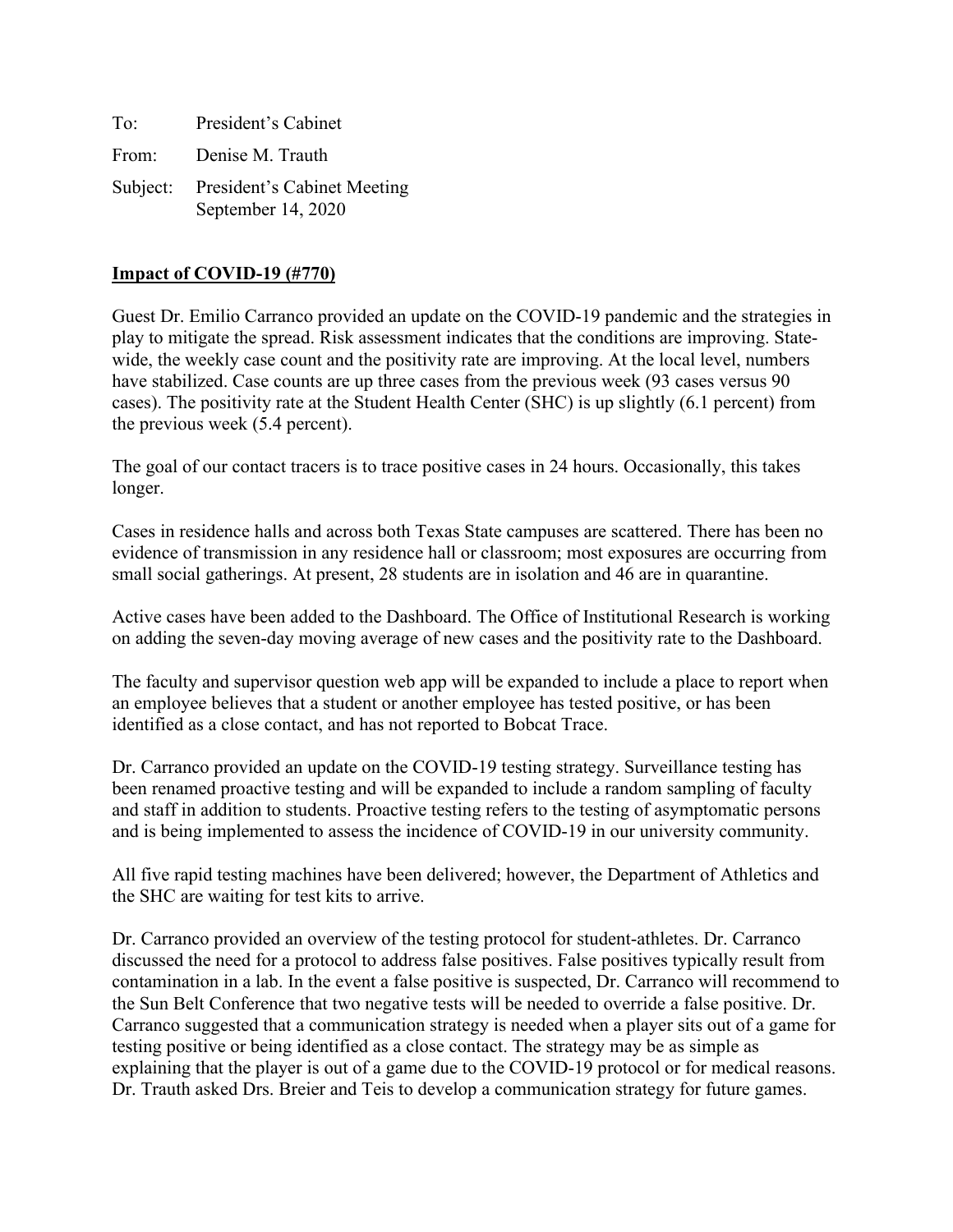Dr. Carranco clarified that close contacts cannot test out of quarantine, but players suspected of false positives may test out of isolation provided a Sun Belt Conference-approved protocol is in place.

Dr. Carranco shared that research suggests that reinfections do not occur within 90 days of infection.

Mr. Algoe revisited the discussion on renting university facilities to external groups. Dr. Cavitt made an exception to a small group, primarily consisting of students, that meet on Sundays. For the foreseeable future, Cabinet members agreed to refrain from renting university facilities to external groups.

Mr. Algoe announced that Sewell Park will remain closed through at least the end of the fall 2020 semester.

Provost Bourgeois discussed the spring 2021 course schedule. The spring 2021 breakdown of online, hybrid, and face-to-face classes will look very similar to that of fall 2020. Provost Bourgeois recommended for the schedule of classes to go live on September 22, 2020. Cabinet members approved.

Cabinet approved expanding the workplace and academic modifications issued by the ADA Compliance Coordinator and the Director of the Office of Disability Services, respectively, through to the end of spring 2021.

Provost Bourgeois announced that the summer 2020 schedule will be rolled over and used as a starting point for building the summer 2021 course schedule. Based on a study conducted by Presidential Fellow Dr. Bill Chittenden, summer enrollment increases in 2019 appear to be attributed, in part, to the abundance of online course offerings. The fall 2019 schedule will be rolled over and used as a starting point for building the fall 2021 course schedule.

## **Commencement (#143)**

Provost Bourgeois and guest Dr. Vedaraman Sriraman discussed the December 2020 commencement ceremonies and reviewed the final report on the fiscal year 2020 commencement budget. Cost saving measures were discussed and included reducing the number of programs printed to two programs per graduate. Cabinet members approved the total supplemental cost request of \$30,666.90.

Dr. Trauth led a discussion on hosting two commencement ceremonies at the football stadium in December 2020. Health and safety measures that would need to be implemented were discussed. The day following the in-person ceremonies, a virtual ceremony would be held, as well. Dr. Trauth requested that an executive producer be hired to oversee the production of the virtual ceremony. The Commencement Planning Work Group will be convened and a representative from the Department of Athletics will be added to the work group.